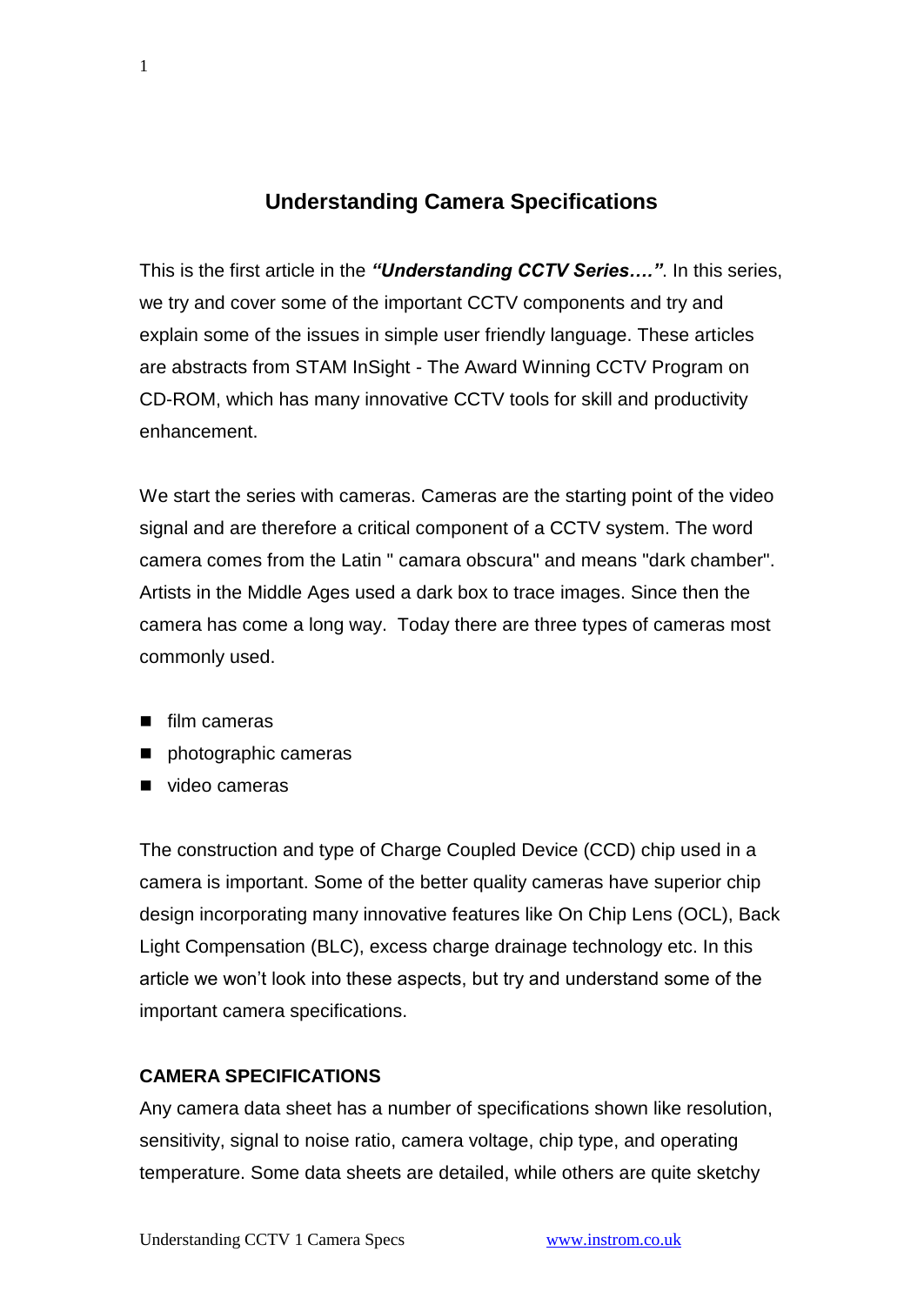and cover the bare minimum. To classify a camera, most people will first look at the resolution and sensitivity in the data sheet. These two specifications are the most important. In this article we will discuss

these specifications in more detail. There is confusion surrounding these terms and I would like to demystify them by explaining them in simple terms.

## **RESOLUTION**

Resolution is the quality of definition and clarity of a picture and is defined in lines

#### **More lines = higher resolution = better picture quality.**

Resolution depends upon the number of pixels (picture elements) in the CCD chip. If a camera manufacturer can put in more number of pixels in the same size CCD chip, that camera will have more resolution. In other words the resolution is directly proportional to the number of pixels in the CCD chip.

In some data sheets, two type of resolution, vertical and horizontal are indicated.

#### **Vertical Resolution**

**Vertical resolution = no. of horizontal lines**



Vertical Resolution is limited by the number of horizontal scanning lines. In PAL it is 625 lines and in NTSC it is 525 lines. Using the Kell or aspect ratio factor the maximum vertical resolution is .7 of the number of horizontal scanning lines. Using this the maximum vertical resolution is For PAL  $625 \times .75 = 470$  lines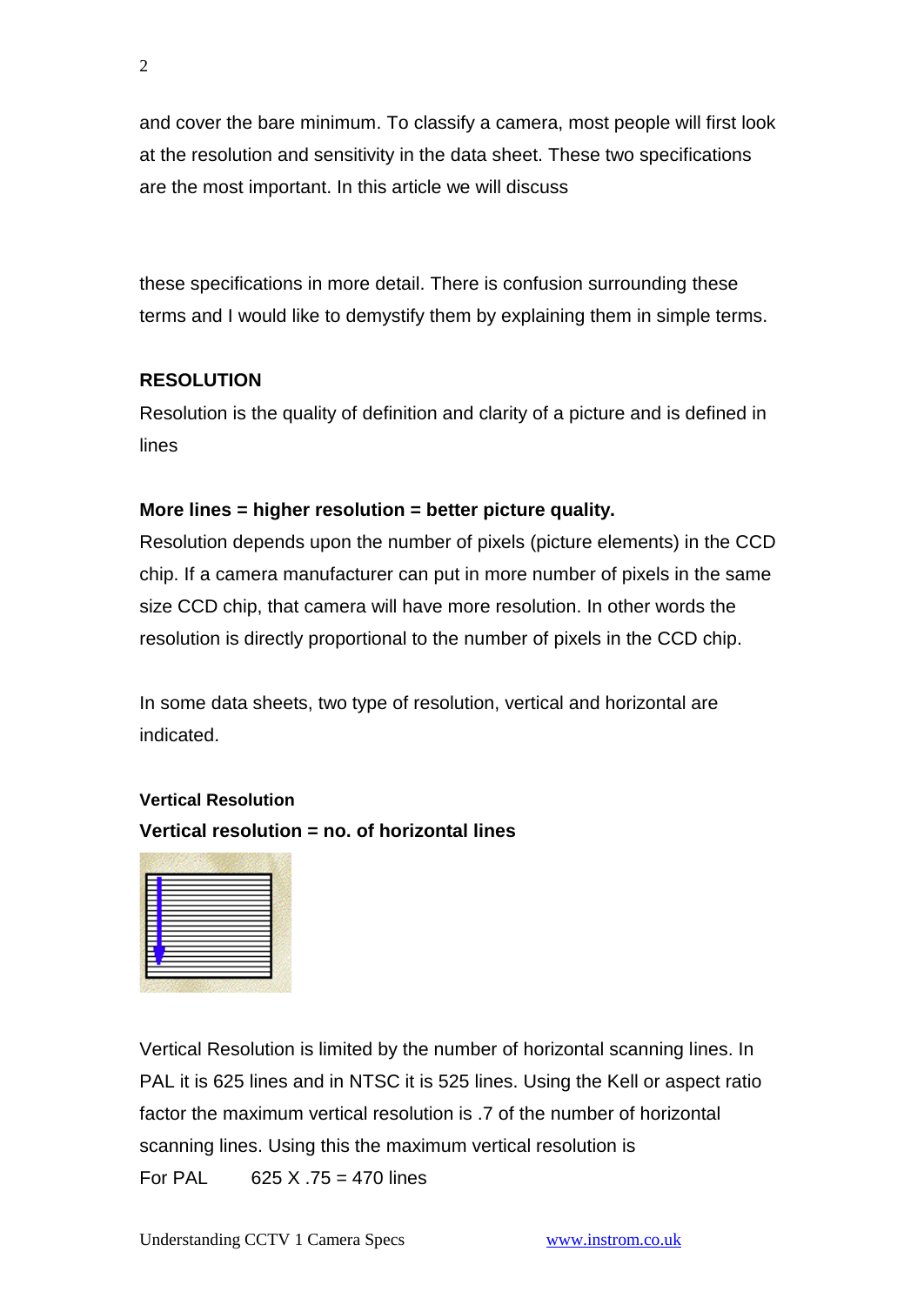For NTSC  $525 X .7 = 393$  lines

Vertical resolution is not critical as most camera manufacturers achieve this figure.



### **Horizontal Resolution**

#### **Horizontal resolution = no. of vertical lines**

Theoretically horizontal resolution can be increased infinitely, but the following two factors limit this

- $\blacksquare$  It may not be technological possible to increase the number of pixels in a chip.
- As the number of pixels increase in the chip, the pixel size reduces which affects the sensitivity. There is a trade off between resolution and sensitivity.

If only one resolution is shown in the data sheet, it usually is the horizontal resolution.

#### **Measuring Resolution**

There are different methods to measure resolution:

**1. Resolution Chart**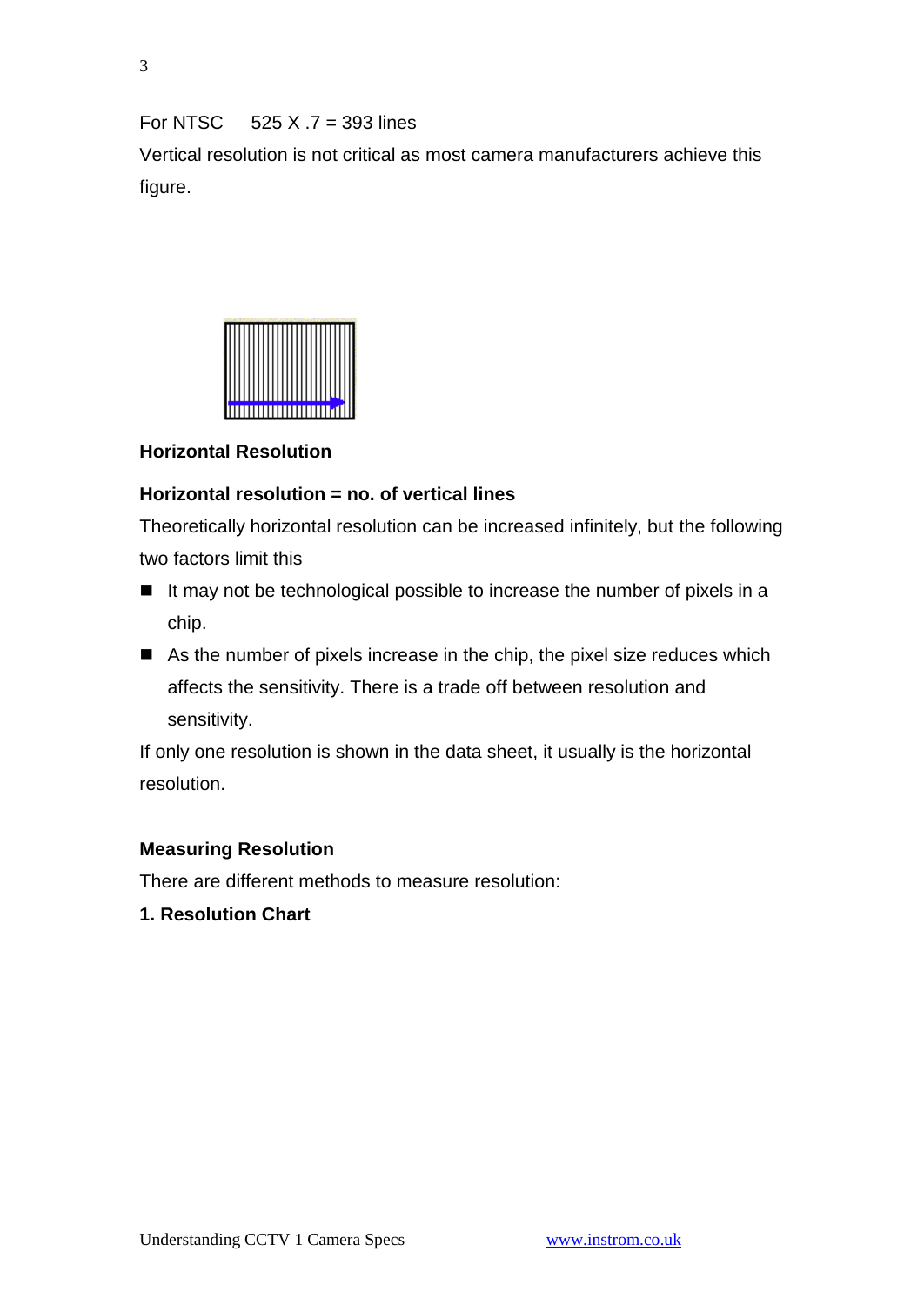The camera is focused on a resolution chart and the vertical lines and horizontal lines are measured on the monitor. The resolution measurement is the point were the lines start merging and they can not be separated.



#### **Problems**

- The merging point can be subjective as different people perceive it differently
- $\blacksquare$  The resolution of the monitor must be higher than the camera. This is not a problem with Black and white monitors, but is a problem with most color monitors as they usually have a lower resolution as compared with a camera.

### **Bandwidth method.**

This is a scientific method to measure the resolution. The bandwidth of the video signal from the camera is measured on an oscilloscope. Multiply this bandwidth by 80 to give the resolution of the camera.

Example. If the bandwidth is 5Mhz, the camera resolution will be  $5 * 80 = 400$ lines

#### **Typical Resolutions of Cameras**

|                        | <b>Monochrome cameras</b> | <b>Color Cameras</b> |
|------------------------|---------------------------|----------------------|
| <b>Low Resolution</b>  | 380 - 420 lines           | 330 lines            |
| <b>High Resolution</b> | 570 lines                 | 470 lines            |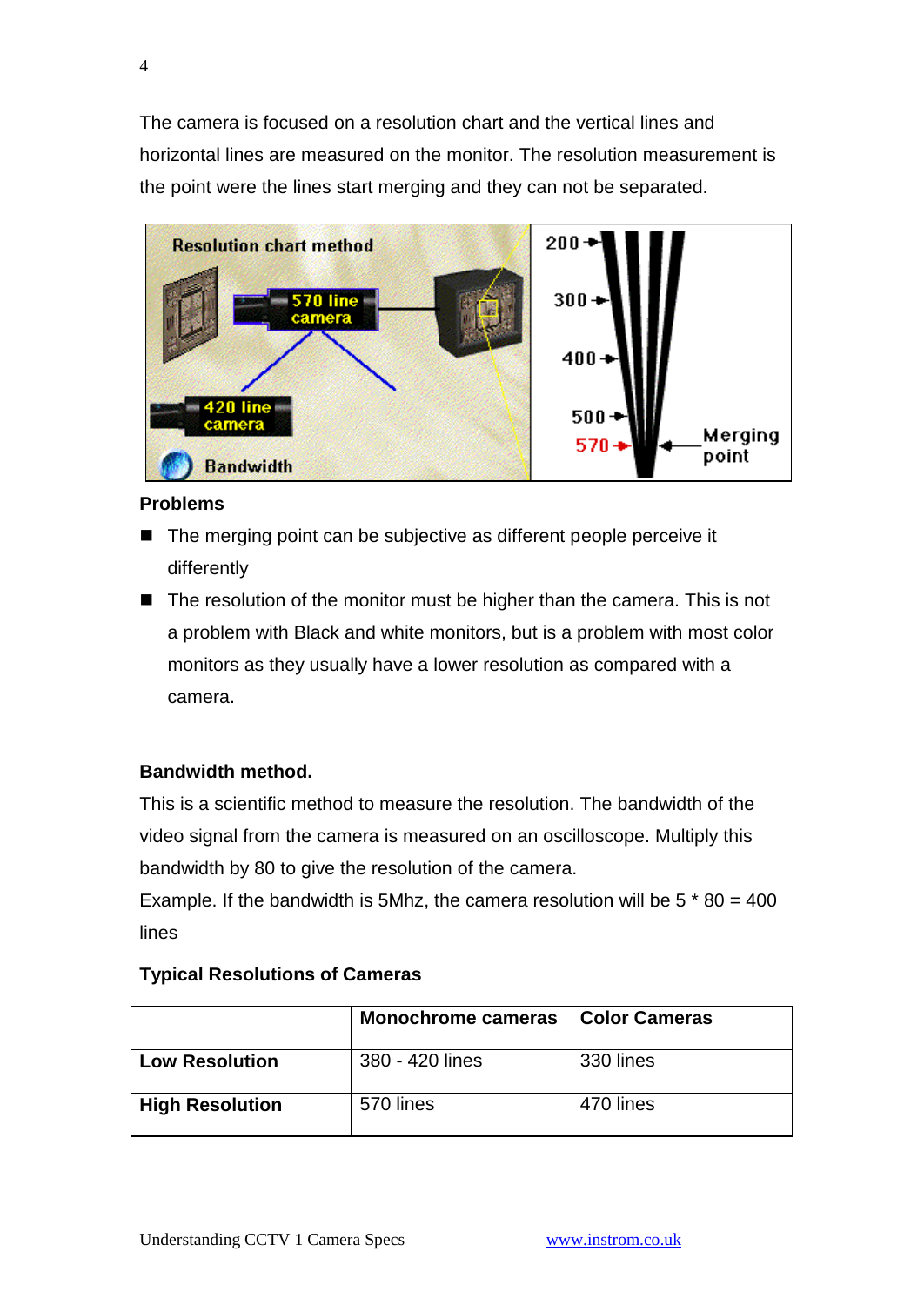#### **SENSITIVITY / MINIMUM SCENE ILLUMINATION**

Sensitivity measured in foot-candles or lux indicates the minimum light level required to obtain an acceptable video picture.

There is a great deal of confusion in the CCTV industry over this specification. There are two definitions "sensitivity at faceplate" and "minimum scene illumination".

- Sensitivity at faceplate indicates the minimum light required at the CCD chip to get an acceptable video picture. This looks good on paper, but in reality does not give any indication of the light required at the scene.
- Minimum scene illumination indicates the minimum light required at the scene to get an acceptable video picture. Though the correct way to show this specification,
- $\blacksquare$  it depends upon a number of variables. Usually the variables used in the data sheet are never the same as in the field and therefore do not give a correct indication of the actual light required. For example a camera indicating the minimum scene illumination is 0.1 lux. Moonlight provides this light level, but when this camera is installed in moonlight, the picture quality is either poor or there is no picture. Why does this happen? It is because the field variables are not the same as those used in the data sheet.



How does it work? Usually light falls on the subject. A certain percentage is absorbed and the balance is reflected and this moves toward the lens in the camera. Depending upon the iris opening of the camera a certain portion of the light falls on the CCD chip. This light then generates a charge, which is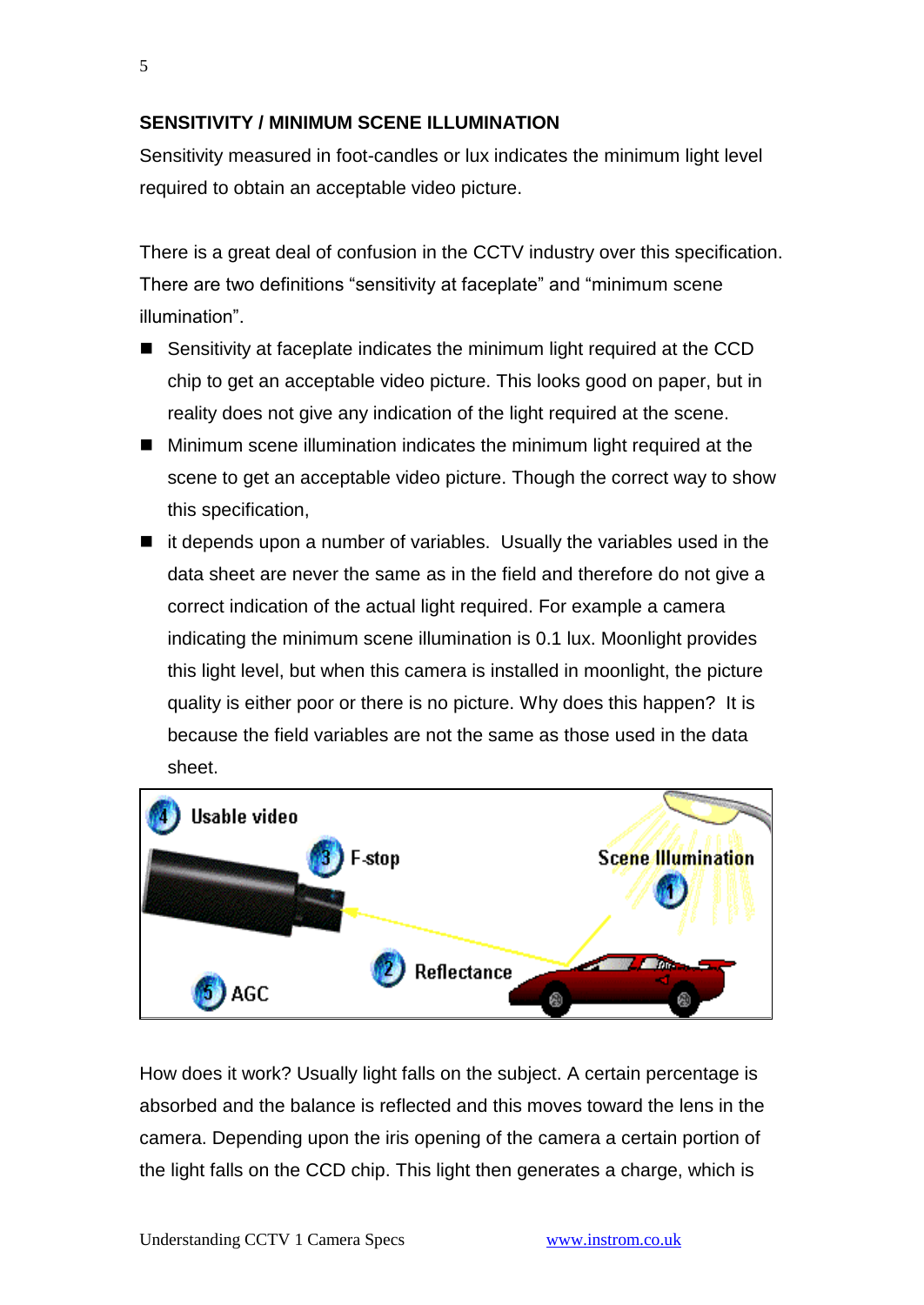converted into a voltage. The following variables should be shown in the data sheet while indicating the minimum scene illumination.

- Reflectance
- F Stop
- Usable Video
- $AC$
- Shutter speed

#### **Reflectance**

Light from a light source falls on the subject. Depending upon the surface reflectivity, a certain portion of this light is reflected back which moves towards the camera. Below are a few examples of surface reflectivity.

 $Show = 90%$ 

Grass =  $40%$ 

 $Brick = 25%$ 

Black =  $5%$ 

Most camera manufacturers use an 89% or 75% (white surface) reflectance surface to define the minimum scene illumination. If the actual scene you are watching has the same reflectance as in the data sheet, then there is no problem, but in most cases this is not true. If you are watching a black car, only 5% of the light is reflected and therefore at least 15 times more light is required at the scene to give the same amount of reflected light. To compensate for the mismatch, use the modification factor shown below.

#### **Modification factor F1 = Rd/Ra**

 $Rd$  = reflectance used in the data sheet

Ra = reflectance of the actual scene

#### **Lens Speed**

The reflected light starts moving towards the camera. The first device it meets is the lens, which has a certain iris opening. While specifying the minimum scene illumination, the data sheet usually specifies an F-Stop of F1.4 or F1.2. F-Stop gives an indication of the iris opening of the lens. The larger the F-Stop value, the smaller the iris opening and vice versa. If the lens being used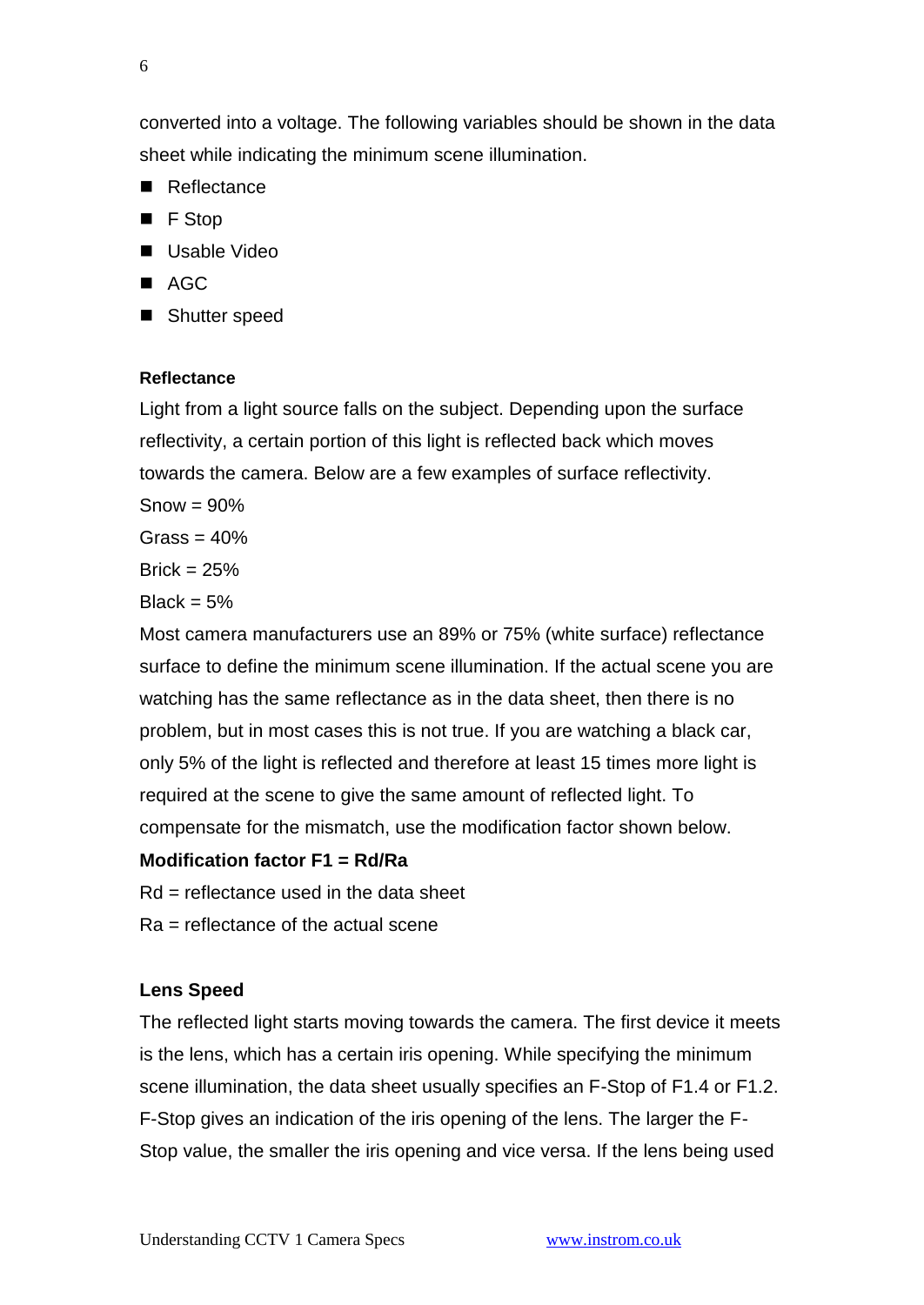at the scene does not have the same iris opening, then the light required at the scene requires to be compensated for the mismatch in the iris opening.

## **Modification factor F2=- Fa² / Fd²**

 $Fa = F-step$  of actual lens

Fd = F-stop of lens used in data sheet.

#### **Usable Video**

After passing through the lens the light reaches the CCD chip and generates a charge, which is proportional to the light falling on a pixel. This charge is read out and converted into a video signal. Usable video is the minimum video signal specified in the camera data sheet to generate an acceptable picture on the monitor. It is usually measured as a percentage of the full video.

**Example**: 30% usable video = 30% of 0.7 volts (full video or maximum video amplitude) =  $0.2$  volts. The question here is: Is this acceptable?

Unfortunately there is no standard definition for usable video in the industry and most manufacturers do not indicate their definition in the data sheet while measuring the minimum scene illumination.

It is recommended to be aware of the useable video percentage used by the manufacturer while specifying the minimum scene illumination in the data sheet. The minimum scene illumination should be modified if the useable video used in the data sheet is not acceptable.

### **Modification Factor F3 = Au/Du**

Au = actual video required at the site as % of full video  $Du =$  usable video % used by the manufacturer

## **AGC**

AGC stands for Automatic Gain Control. As the light level reduces the AGC switches on and the video signal gets a boost. Unfortunately, the noise present also gets a boost. However when the light levels are high, the AGC switches off automatically, because the boost could overload the pixels causing vertical streaking etc.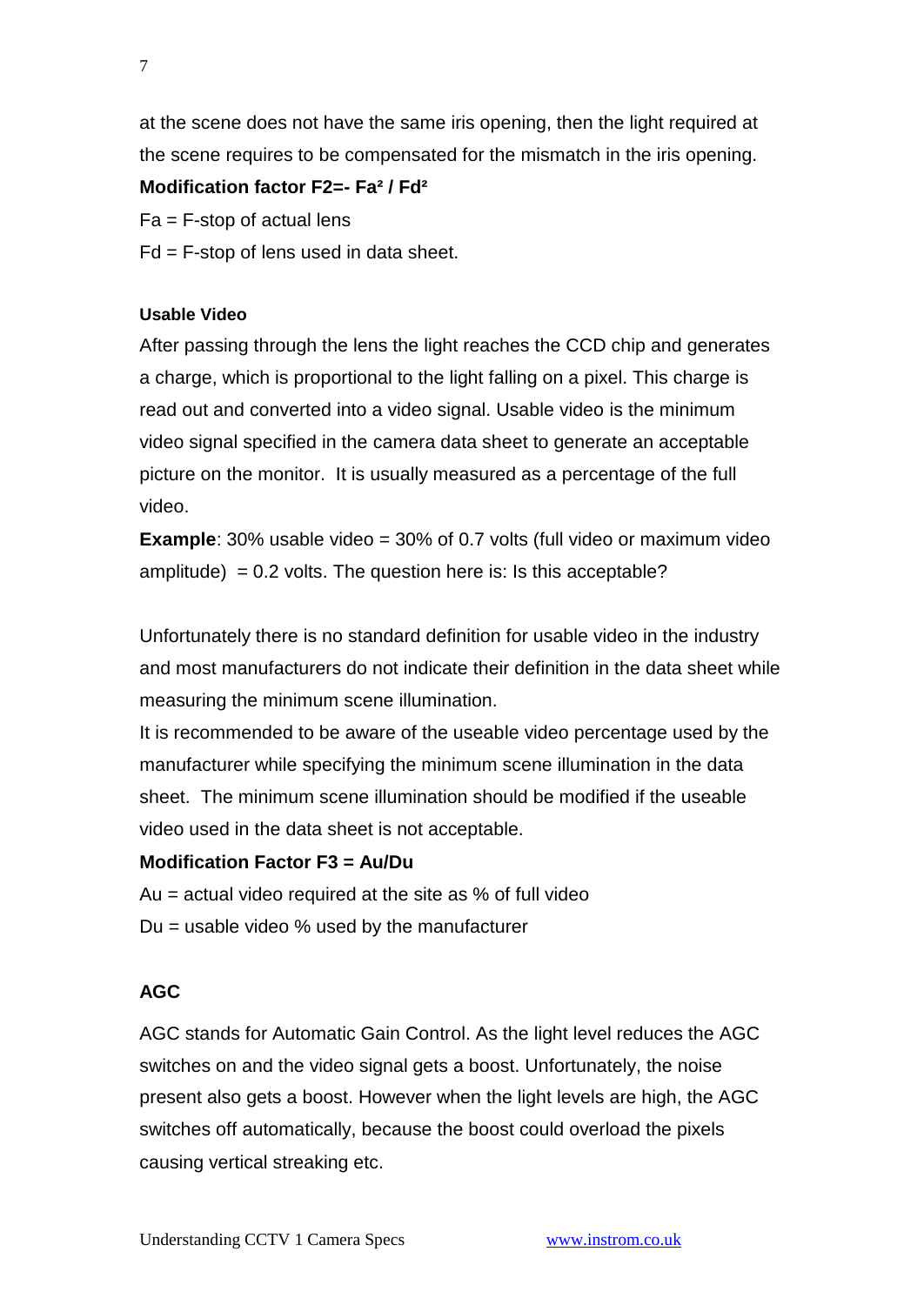The data sheet should indicate if the AGC is On or Off while measuring minimum scene illumination. If the data sheet indicates AGC is "on" yet, if in reality the AGC is "off" then the minimum scene illumination in the data sheet should be modified

### **Modification Factor F4 = Ad/Aa**

Ad = AGC position in the data sheet Aa = Actual AGC position If AGC off  $= 1$ , then AGC on  $=$  db figure from the data sheet

### **Shutter Speed**

These days most cameras have an electronic shutter speed, which allows one to adjust the timing of the charge, read of the CCD chip. The standard read out is 50 times (PAL) and 60 times (NTSC) per second. If the shutter speed is increased to say 1000 times per sec, that means the light required at the scene should be 20 times more (for PAL). Increasing the shutter speed allows the picture to be crisper, but requires more light. Use the following modification factor

### **Modification Factor F5** = Sa/Sd

Sd = Default shutter speed (PAL - 1/50 sec NTSC - 1/60 sec) Sa = Actual shutter speed being used

### **Adjusted Minimum Scene Illumination**

The minimum scene illumination of the camera must be adjusted because of the mismatch between the actual conditions in the field and the variables used in the data sheet.

### **Ma = (F1\*F2\*F3\*F4\*F5) \* Md**

- Ma = adjusted minimum scene illumination
- Md = minimum scene illumination as per the camera data sheet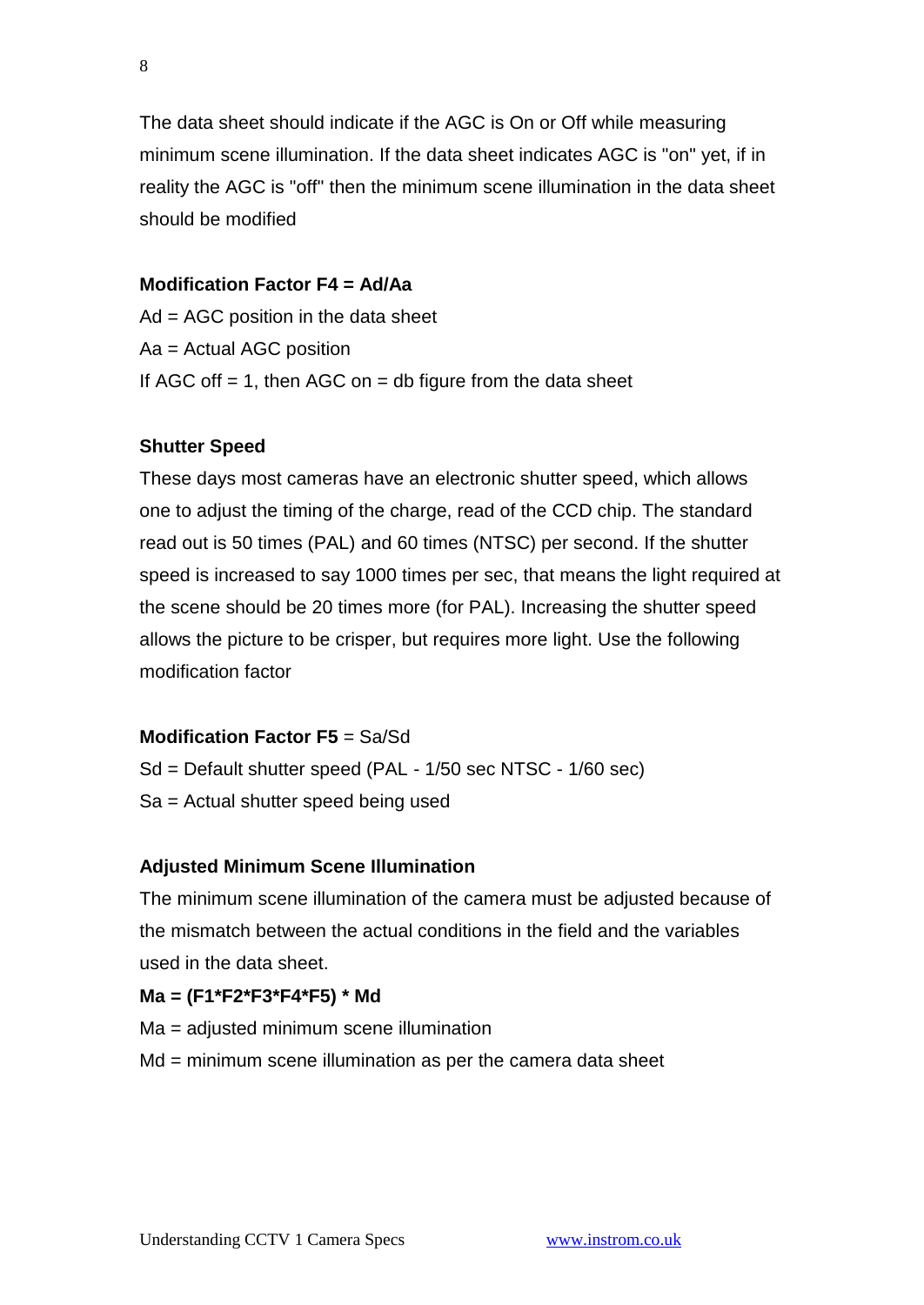### **Comparison**

Compare the actual light at the scene (L) with the adjusted minimum scene illumination (Ma). If the light available is more than the adjusted minimum scene illumination, then the current camera can be used. If the actual light at the scene is lower than the adjusted minimum scene illumination of the camera, then the camera setting may require adjustment or an alternative solution is necessary. The following steps will help resolve the issue.

#### Step 1

Check if camera variables can be changed

- If AGC is switched off, then switch AGC on
- Accept a lower usable video %
- Reduce shutter speed, if possible
- Use a lens with a lower F-stop
- If no success go step 2

#### Step 2

- Find a more sensitive camera
- Down grade from color to B/W camera
- Add Infrared light if B/W camera is being used
- Add more lighting at the scene

### **Example**

It maybe worth while to study an example so that all the above concepts can be understood correctly. Let us assume that the camera is focussed on green grass (20% reflectivity). The actual light level at the scene is 50 lux. The colour camera data sheet indicates the minimum scene illumination is 2.5 lux. The table below compares the variables as indicated in the data sheet and also the actual situation in the field.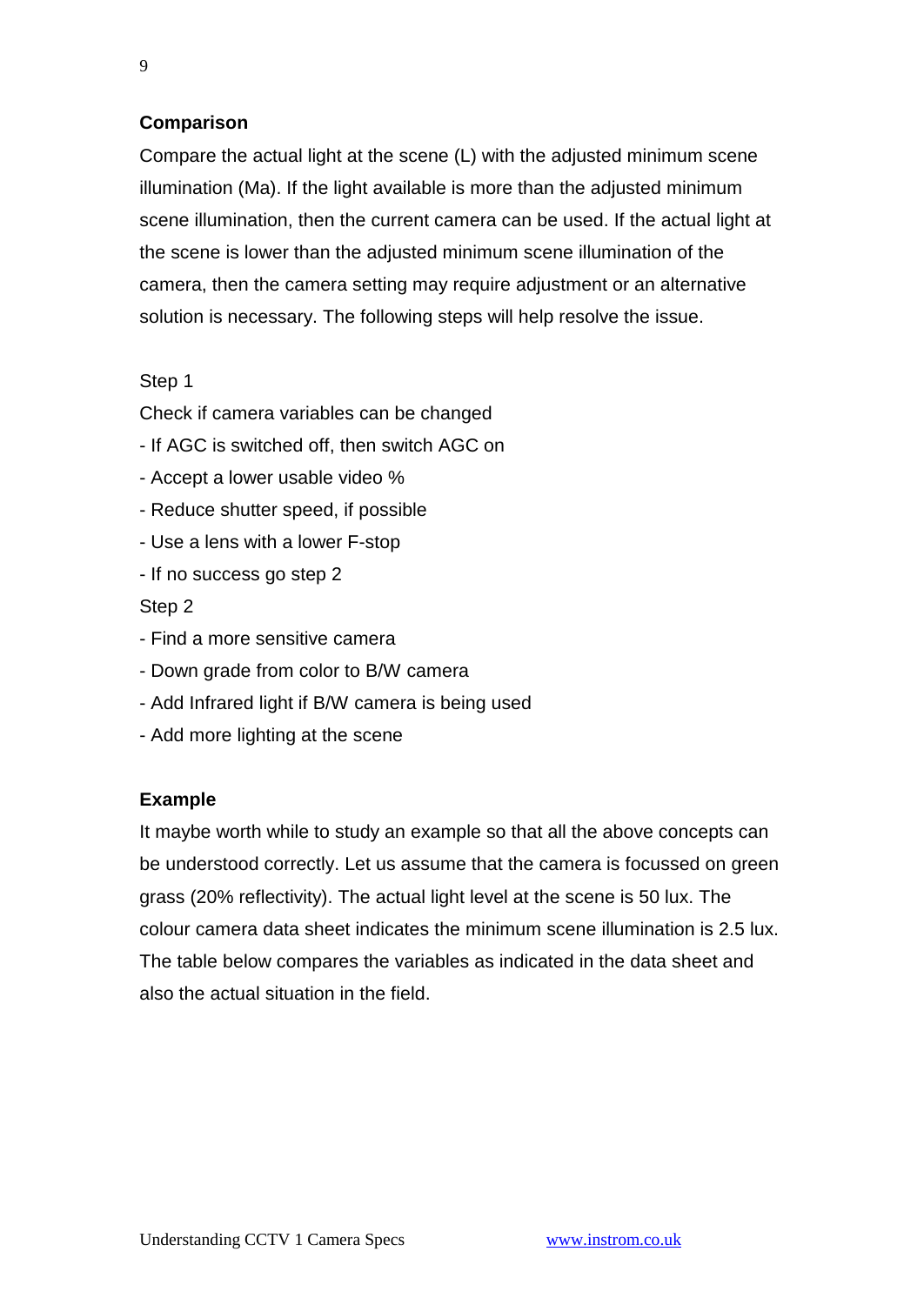| <b>Parameter</b>          | <b>Data Sheet</b> | <b>Actual</b> | <b>Factor</b> |
|---------------------------|-------------------|---------------|---------------|
| <b>Reflectivity</b>       | 89%               | 20%           | 4.45          |
| <b>F</b> Stop             | 1.2               | 1.4           | 1.36          |
| <b>Usable Video</b>       | 30%               | 100%          | 3.3           |
| <b>AGC</b>                | On                | On            | 1             |
| <b>Shutter Speed</b>      | $1/50$ sec        | $1/50$ sec    | 1             |
| <b>Minimum Scene</b>      | $2.5$ lux         | ?             |               |
| <b>Illumination</b>       |                   |               |               |
| <b>Actual Light level</b> |                   | <b>50 lux</b> |               |

Modified Minimum Scene Illumination =  $(4.45 * 1.36 * 3.3 * 1 * 1) * 2.5 = 45$ lux

This camera would work, as the light level at the scene (50 lux) is higher than the modified minimum scene illumination of the camera (45 lux).

#### **About the Author**

Jayant Kapatker is an international authority on CCTV and is the brain behind STAM InSight - The Award Winning CCTV Program on CD-ROM. This interactive multimedia CD-ROM contains over 14 hours of CCTV content. This series of articles have been based upon the subjects covered in STAM InSight. For more info on the CD ROM contact INSTROM Tel: 01908 261900 Fax: 01908 261933,

E-mail: [enquiries@instrom.co.uk](mailto:enquiries@instrom.co.uk) or visit our website: [www.instrom.co.uk](http://www.instrom.co.uk/)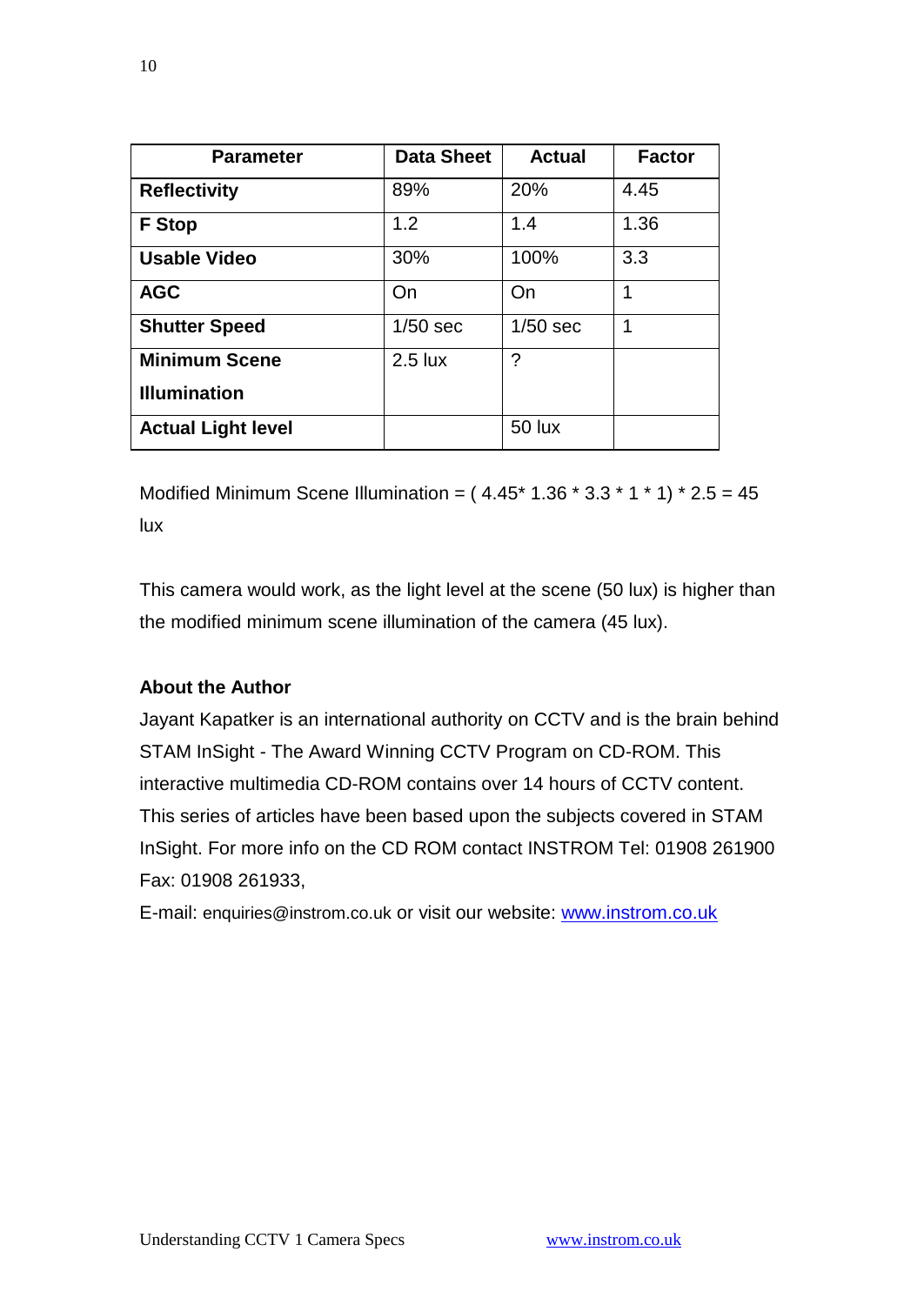

#### **Camera Wavelength Response**